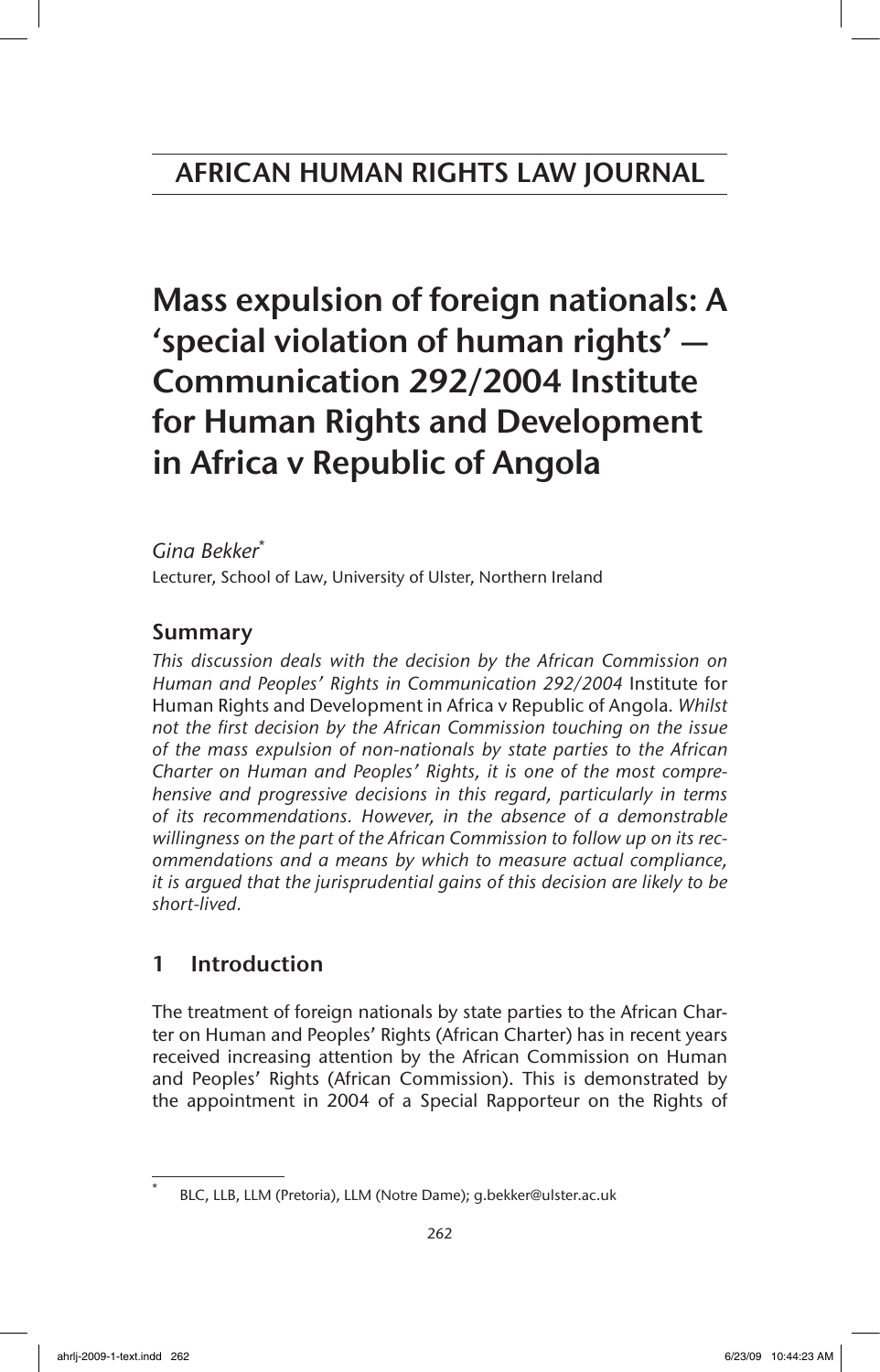Refugees, Asylum Seekers and Internationally Displaced Persons (IDPs) and the extension of the mandate to include issues of migration more generally. This is further illustrated by the adoption of resolutions, such as the one in 2008, condemning the treatment of non-nationals in South Africa.<sup>1</sup> Coupled with these moves, there has also been an emergence of a burgeoning jurisprudence in relation to the treatment of both refugees as well as migrants, particularly with regard to the expulsion of these groups from the territory of state parties to the African Charter. The first case to deal with the issue, *Organisation Mondiale*  Contre la Torture and Others v Rwanda,<sup>2</sup> related to the expulsion of Burundian refugees from Rwanda, with the African Commission finding violations *inter alia* of articles 2, 7(1) and 12 of the African Charter.<sup>3</sup> At the same session, the Commission held in *Rencontre Africaine pour la Défense des Droits de l'Homme v Zambia*, 4 that the detention and subsequent deportation of 517 West Africans from Zambia violated articles 2, 7(1)(a) and 12(5) of the African Charter. Violations of articles 2, 7(1)(a), 12(4) to (5), 14 and 18 of the African Charter were also found in *Union*  Interafricaine des Droits de l'Homme and Others v Angola,<sup>5</sup> where mass expulsions of West Africans from Angola had taken place. Similarly, in *African Institute for Human Rights and Development (on behalf of Sierra Leonean refugees in Guinea) v Guinea*, 6 it was held that a speech by the Guinean President urging the arrest, search and confinement of Sierra Leonean refugees to refugee camps, causing thousands to flee their homes — leaving many with no other choice but to return to Sierra Leone, with others being forcibly returned to their home country by the authorities — also violated a number of African Charter provisions as well as the OAU Convention Governing the Specific Aspects of Refugee Problems in Africa.<sup>7</sup>

 $1$  See Resolution on the Special Rapporteur on Refugees, Asylum Seekers and IDPs, ACHPR/Res 72 (XXXVI). On the extension of the mandate of the Special Rapporteur, see ACHPR/Res 95(XXXIX)06. With regard to the situation in South Africa, see Resolution on the Situation of Migrants in South Africa, ACHPR/Res (XXXXIII) 08.

<sup>2</sup> (2000) AHRLR 282 (ACHPR 1996).

Of the four communications, which were grouped together by the African Commission, it was Communication 27/89, submitted on behalf of *Organisation Mondiale contre la Torture and Association Internationale des Juristes Démocrates*, which dealt specifically with the treatment of non-nationals. In this case, four individuals, Bonaventure Mbonuabucya, Baudouin Ntatundi, Vincent Sinarairaye and Shadrack Nkunzwenimana, all Burundian nationals who had been granted refugee status in Rwanda, were expelled from the latter country, ostensibly on security grounds. The Commission, in finding a violation of article 12(5), the prohibition against mass expulsions, held that '[t]here is ample evidence in this communication that groups of Burundian refugees have been expelled on the basis of their nationality ...' and, as such, the prohibition had been violated.

 $^{4}$  (2000) AHRLR 321 (ACHPR 1996).

 $^{5}$  (2000) AHRLR 18 (ACHPR 1997). <sup>6</sup> (2004) AHRLR 57 (ACHPR 2004).

Violations of arts 2, 4, 5, 12(5) & 14 of the African Charter were found, as well as art 4 of the OAU Convention Governing the Specific Aspects of Refugees in Africa.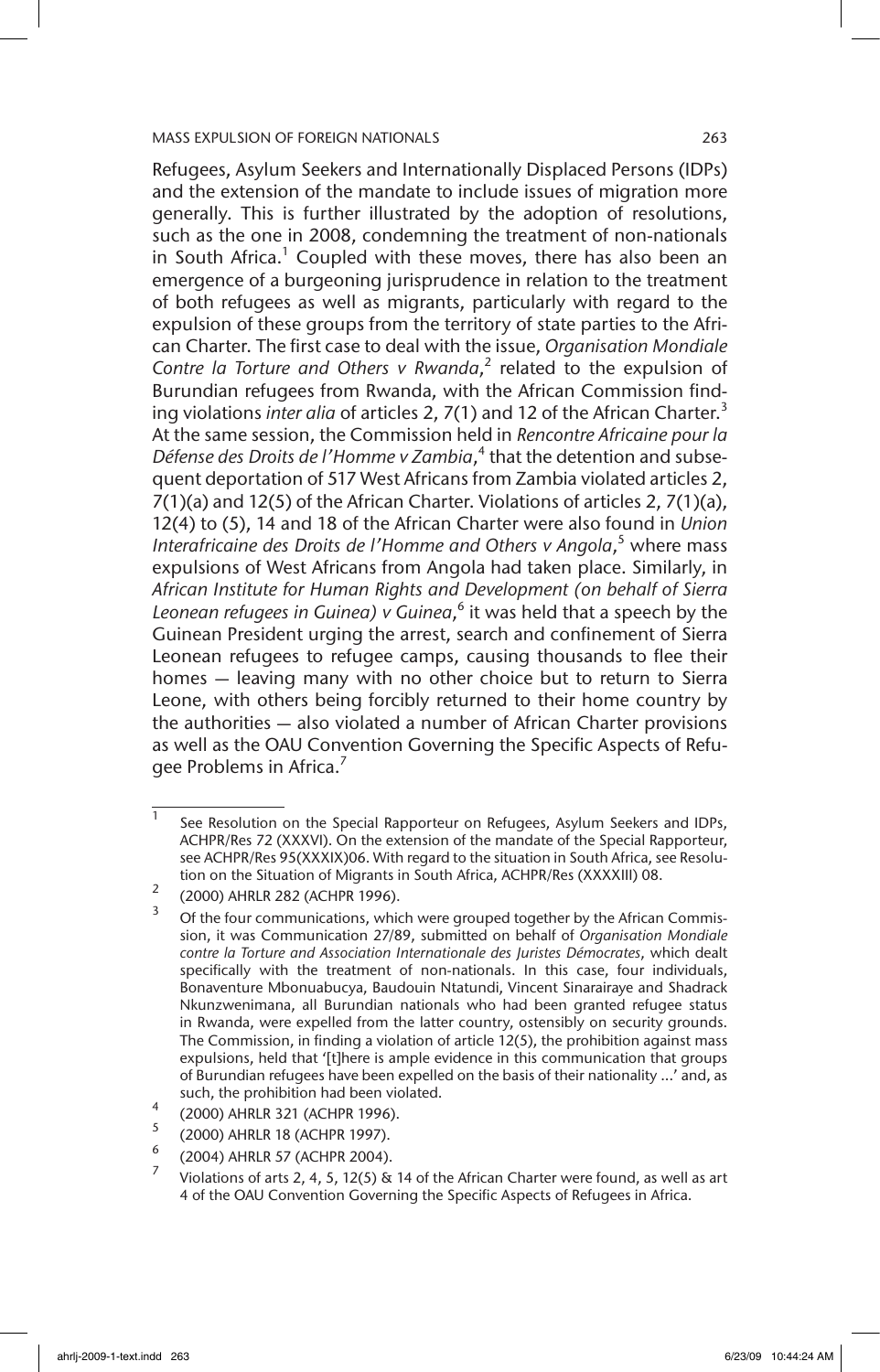### 264 (2009) 9 AFRICAN HUMAN RIGHTS LAW JOURNAL

Common to most of the aforementioned cases is the emphasis by the African Commission on the special nature of the violations where mass expulsions were found to have occurred.<sup>8</sup> Thus, the Commission expressed the view in *Rencontre Africaine pour la Défense des Droits de l'Homme v Zambia*<sup>9</sup> that 'the drafters of the Charter believed that mass expulsion presented a special threat to human rights'.10 In *Union*  Interafricaine des Droits de l'Homme and Others v Angola,<sup>11</sup> it further held that mass expulsions 'constitute a special violation of human rights'.<sup>12</sup> The rationale for this categorisation is apparent in the latter decision, with the African Commission noting that '[t]his type of deportation calls into question a whole series of rights recognised and guaranteed in the Charter …'13 Implicit in these decisions, therefore, is an acknowledgment that the prohibition against mass expulsions is a right upon which a number of other rights are predicated.

# 2 The case of *Institute for Human Rights and Development in Africa v Republic of Angola*

The case of *Institute for Human Rights and Development in Africa v Republic of Angola*<sup>14</sup> relates to a complaint filed on behalf of Mr Esmaila Connateh and 13 other Gambians, averring 'the capricious arrest and deportation, in violation of their human and peoples' rights, of the said Gambians who were alleged to have been legally residing and working in Angola'.<sup>15</sup> These actions were alleged to have taken place in accordance with *Operaçao Brilhante* — a governmental campaign conducted between March and May 2004, which led to an

<sup>8</sup> Art 12(5) of the African Charter, art 4 of Protocol 4 to the European Convention on Human Rights and art 22(9) of the American Convention all contain an express prohibition against the collective expulsion of non-nationals.

 $\frac{9}{10}$  n 4 above.

See para 20 of the decision. This portion of the decision was also quoted with approval in the case of *African Institute for Human Rights and Development (on behalf of Sierra Leonean refugees in Guinea) v Guinea* (n 6 above) para 69*.*

 $\frac{11}{12}$  n 5 above.

 $\frac{12}{13}$  See para 16.

See para 17. The African Commission then went on to detail examples of rights that are affected by expulsions, noting in this regard that the rights to property, work, education and family were all affected by such measures. Though not a case of mass expulsion, the case of *Amnesty International v Zambia* (2000) AHRLR 325 (ACHPR 1999) para 52, also illustrates the special nature of forcible expulsion, with the African Commission noting in this regard that '[b]y forcibly expelling the two victims from Zambia, the state has violated their right to enjoyment of all the rights enshrined in the African Charter'.

<sup>14</sup> Communication 292/2004 23rd and 24th Activity Report of the African Commission on Human and Peoples' Rights, Annex II.

 $15$  See para 2.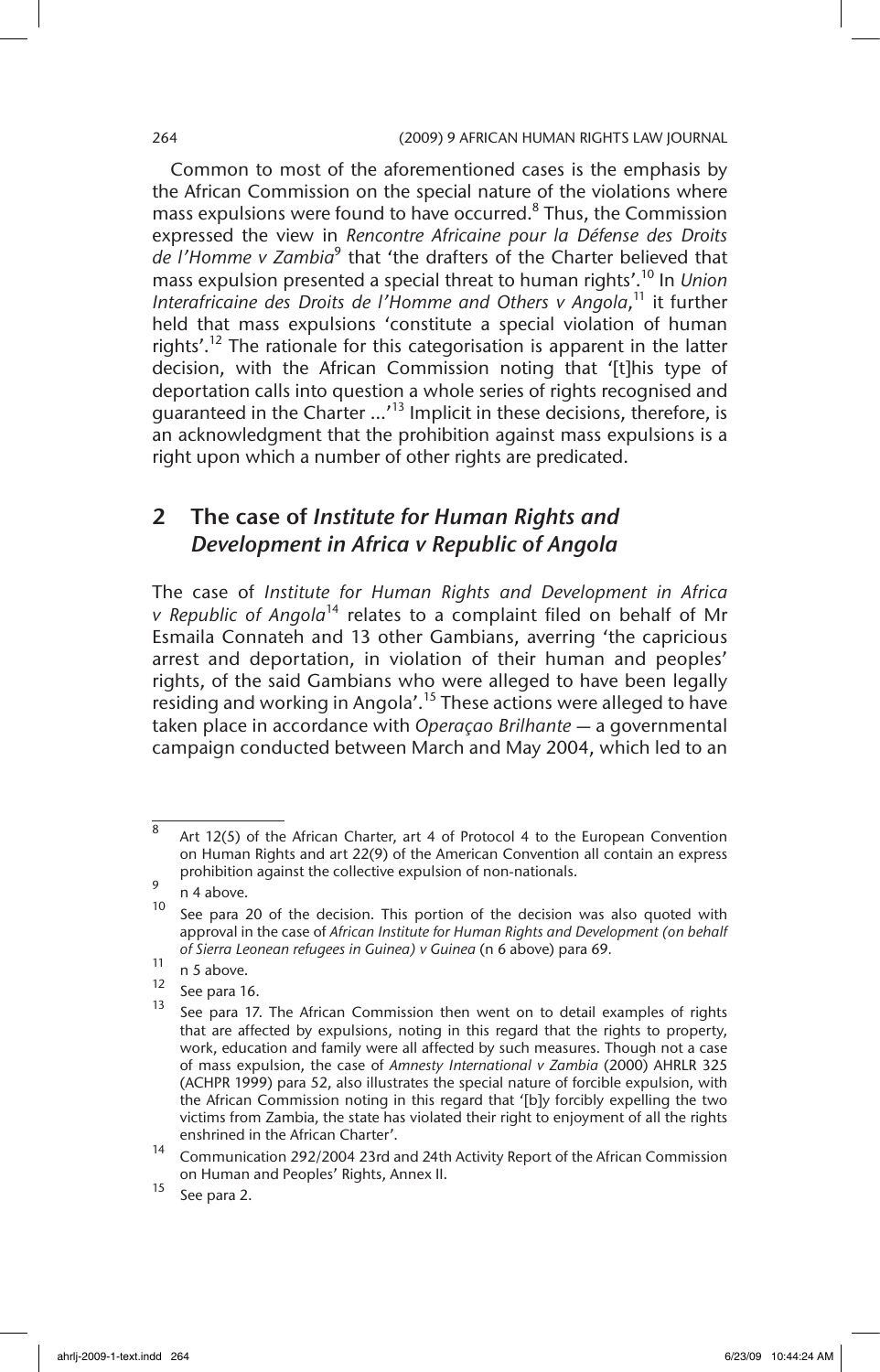estimated 126 247 foreign nationals being deported from Angola.<sup>16</sup> In their petition, the complainants advanced a number of grounds as constituting violations of their rights. These included conditions of detention amounting to cruel, inhuman or degrading punishment and treatment; violations of due process rights; violations of the rights to property, work, equal treatment before the law and non-discrimination as well as a violation of provisions in the African Charter prohibiting the mass expulsion of foreign nationals. As the government of Angola failed to respond to these allegations, the African Commission, in accordance with its own Rules of Procedure as well as previous jurisprudence in this regard, proceeded to consider the communication on the basis of the complainants' submission as well as other information at its disposal.<sup>17</sup>

## 2.1 Conditions of detention

The complainants alleged that the conditions under which foreign nationals were detained at three separate facilities violated article 5 of the African Charter, which provides as follows:

Every individual shall have the right to the respect of the dignity inherent in a human being and to the recognition of his legal status. All forms of exploitation and degradation of man, particularly slavery, slave trade, torture, cruel, inhuman or degrading punishment and treatment shall be prohibited.

In particular, they contended that the conditions under which they were detained were inhumane as the facilities were 'overcrowded and

 $\frac{16}{17}$  Para 3.

See para 34 of the decision. Also see Rule 119(4) of the African Commission's Rules of Procedure which provides as follows: 'State parties from whom explanations or statements are sought within specified times shall be informed that if they fail to comply within those times the Commission will act on the evidence before it'. With regard to the African Commission's jurisprudence, see *Free Legal Assistance Group & Others v Zaire* (2000) AHRLR 74 (ACHPR 1995) para 40; *Commission Nationale des Droits de l'Homme et des Libertés v Chad* (2000) AHRLR 66 (ACHPR 1995) para 25; *Media Rights Agenda & Others v Nigeria* (2000) AHRLR 200 (ACHPR 1998) para 86; *Constitutional Rights Project v Nigeria (1)* (2000) AHRLR 241 (ACHPR 1999) para 14; *Aminu v Nigeria* (2000) AHRLR 258 (ACHPR 2000) para 25; and *Centre for Free Speech v Nigeria* (2000) AHRLR 250 (ACHPR 1999) para 18, where the principle was laid out that 'where allegations of human rights abuses go uncontested by the government concerned, especially after repeated notification, the Commission must decide on the facts provided by the complainant and treat those facts as given'. Also see *Union Interafricaine des Droits de l'Homme & Others v Angola* (n 5 above), where the African Commission notes at para 10 that '… in view of the defendant state's refusal to cooperate with the Commission, the latter can only give more weight to the accusations made by the complainants and this on the basis of the evidence furnished by them'. The Commission has also held that the failure to respond to specific allegations may lead to a negative inferences being drawn — see eg para 101 of *International Pen & Others (on behalf of Saro-Wiwa) v Nigeria* (2000) AHRLR 212 (ACHPR 1998), that 'where no substantive information is forthcoming from the government concerned, the Commission will decide on the facts alleged by the complainant' (see *Abubakar v Ghana* (2000) AHRLR 124 (ACHPR 1996) para 10).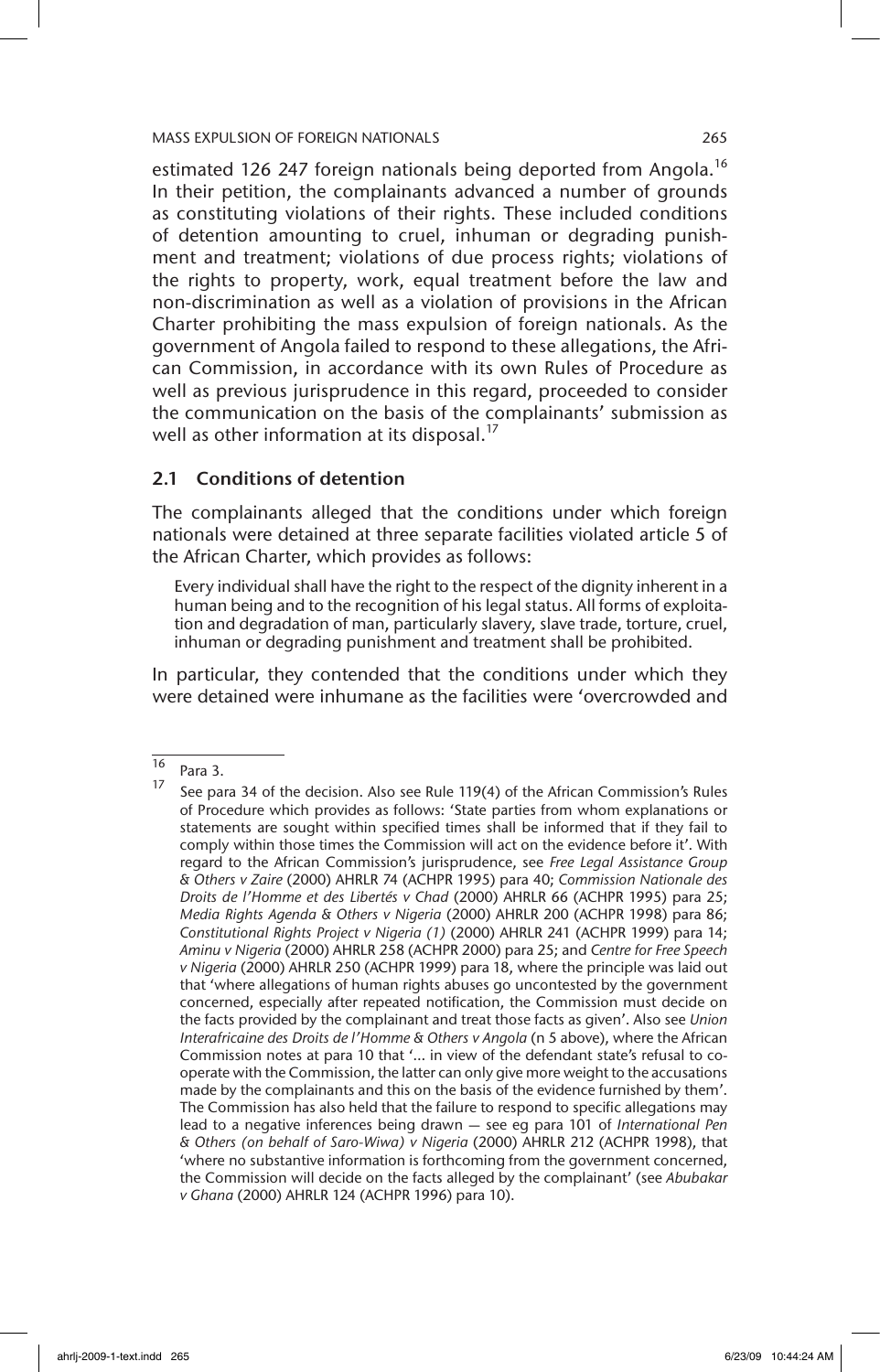unsanitary'.<sup>18</sup> In this regard, it was alleged that the detention centre at Kisangili, which previously had been used to house animals, was not fit for the purpose as in converting the premises the authorities had failed to take into account the new function the buildings were to serve.<sup>19</sup> Detainees at the detention centre in Saurimo were alleged to have been exposed to the elements, as the centre was said to have no roof or walls.<sup>20</sup> At the Cafunfu detention centre, bathroom facilities were purported to consist of only two buckets for over 500 detainees, located in the same room in which all detainees ate and slept.<sup>21</sup> It was asserted, more generally, that the guards beat the Gambians and extorted money from them, that food was not provided regularly nor was medical attention readily available and that transportation between detention centres was conducted in overcrowded conditions.<sup>22</sup> In addition it was also alleged that the lack of information in relation to the reasons and duration of their detention amounted to 'mental trauma'.<sup>23</sup> Having regard to all the above, the African Commission held that the conditions of detention amounted to inhuman and degrading treatment, which it indicated, with reference to previous case law, was to be interpreted so as to give the widest possible protection against physical as well as mental abuse.<sup>24</sup>

## 2.2 Absence of due process

The complainants alleged that the authorities had failed to produce arrest warrants or 'any other document relating to the charges under which the arrests were being carried out'.<sup>25</sup> The African Commission therefore found Angola to have violated the prohibition against arbitrary arrest contained in article 6 of the African Charter. Related to this, the Commission also found a violation of article 7(1)(a) of the Charter, which provides that 'every individual shall have the right to have his cause heard', comprising 'the right to an appeal to competent national organs against acts violating his fundamental rights as recognised and guaranteed by conventions, laws, regulations and customs in force', as

 $\frac{18}{19}$  Para 50.

 $\frac{19}{20}$  As above.

 $\frac{20}{21}$  Para 51.

 $\frac{21}{22}$  As above.

 $\frac{22}{23}$  As above.

 $\frac{23}{24}$  Para 50.

See para 52. In the same paragraph, the African Commission, referencing the case of *Amnesty International & Others v Sudan* (2000) AHRLR 297 (ACHPR 1999), went on to list the following as examples of abuse amounting to cruel, inhuman and degrading treatment: 'denial of contact with family and refusing to inform the family of where the individual is being held; conditions of overcrowded prisons and beatings; and other forms of physical torture, such as deprivation of light, insufficient food and lack of access to medicine or medical care'.

 $25$  Para 55.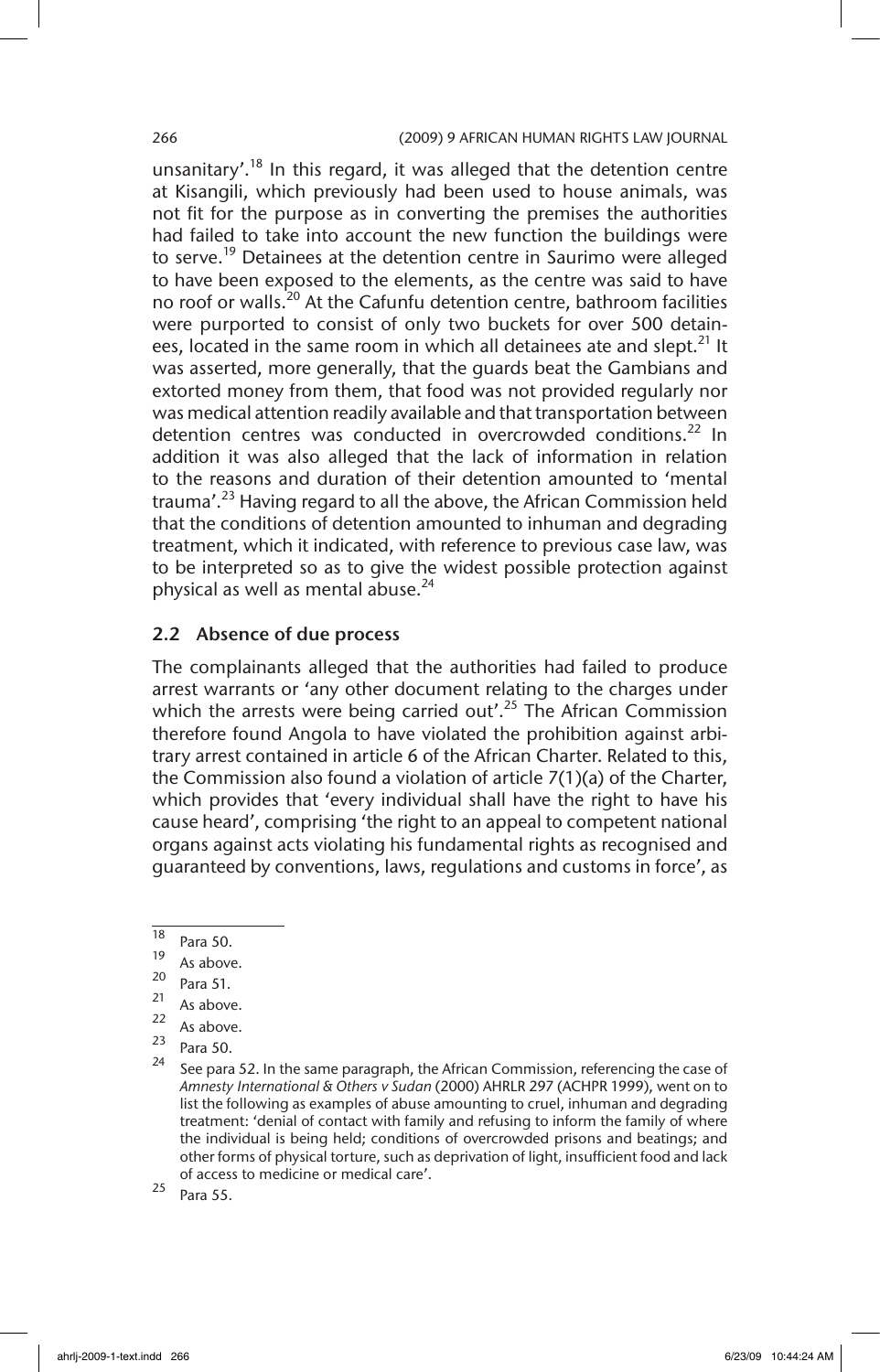the complainants had not been afforded the opportunity to challenge their arrest and subsequent deportation.<sup>26</sup>

The general requirements relating to procedural fairness contained in articles 6 and 7, article 12(4) of the African Charter are as follows:

A non-national legally admitted in a territory of a state party to the present Charter, may only be expelled from it by virtue of a decision taken in accordance with the law.

The complainants alleged that at no point prior to deportation were they taken before a court of law.<sup>27</sup> Furthermore, they also claimed that when they presented documents entitling them to legally reside in Angola, these were either confiscated or destroyed.<sup>28</sup> Whereas the African Commission took great pains to emphasise that, although African states may expel non-nationals from their territory, it noted that such expulsions had to take place in accordance with the African Charter's requirements of due process.<sup>29</sup> As this had not occurred in the instant case, the African Commission held Angola to be in violation of article 12(4) of the African Charter.<sup>30</sup>

# 2.3 The right to property and work

In addition to alleging that the state had failed to allow them an opportunity to challenge their deportation, the complainants further alleged that they had been denied an opportunity to make appropriate arrangements to transport or dispose of their belongings.<sup>31</sup> Whilst recognising that the right to property in the African Charter is not absolute, the African Commission noted that the failure of the state to produce evidence which would indicate that its actions were 'necessitated either by public need or community interest' and the failure to provide for adequate compensation as 'determined by an impartial tribunal of competent jurisdiction', meant that it was in violation of article 14 of the Charter.<sup>32</sup>

In this respect, the complainants also averred that they were in possession of official documentation allowing them to stay and work legally in Angola and that they had paid for permits to continue working in

 $\frac{26}{27}$  See paras 58-60.

 $\frac{27}{28}$  Para 62.

 $\frac{28}{29}$  As above.

 $\frac{29}{30}$  Para 63.

 $\frac{30}{31}$  Para 65.

 $\frac{31}{32}$  Para 72.

Para 73. Art 14 of the African Charter provides as follows: 'The right to property shall be guaranteed. It may only be encroached upon in the interest of public need or in the general interest of the community and in accordance with the provisions of appropriate laws.'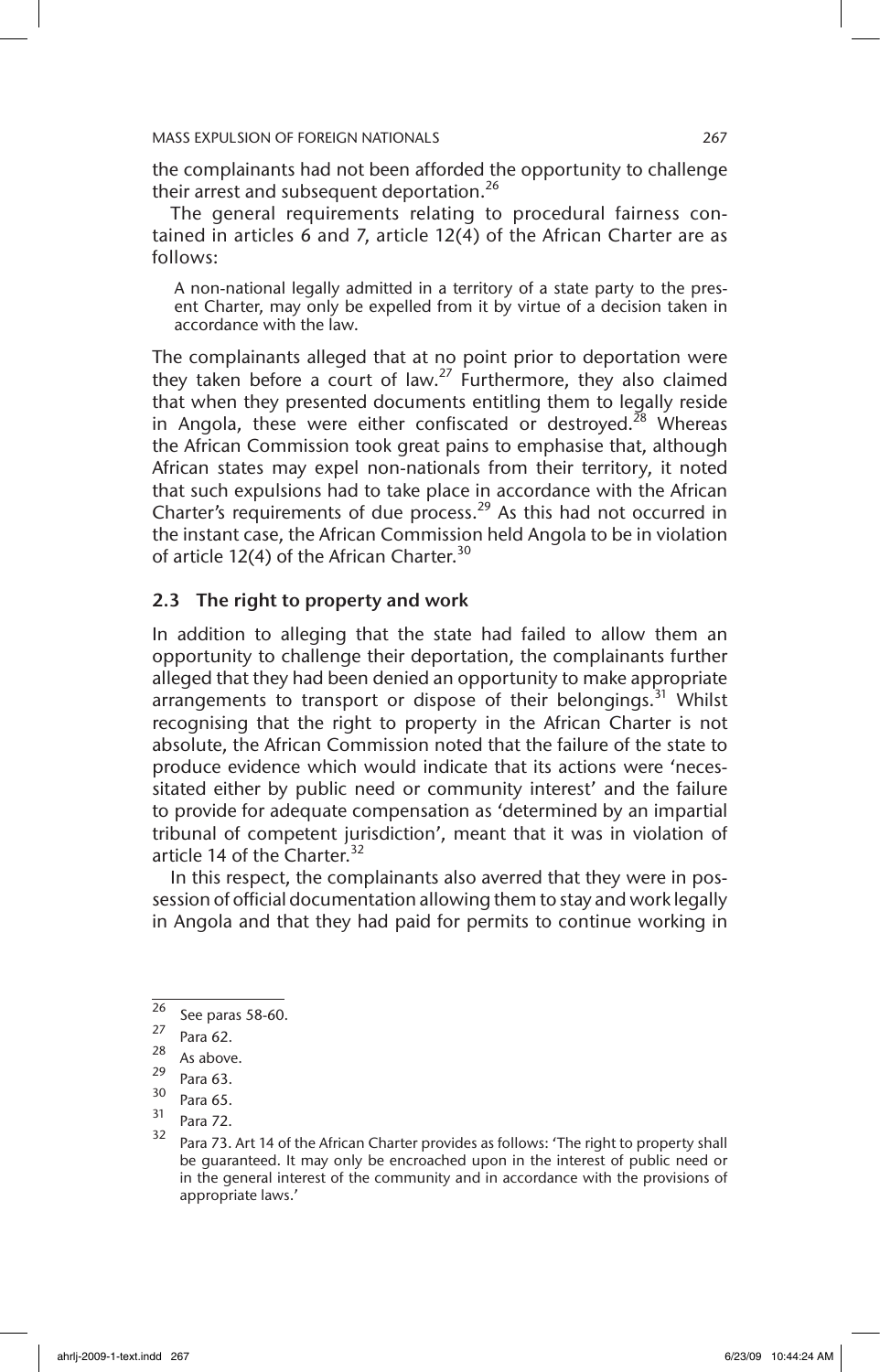the mines, in spite of which they had been deported.<sup>33</sup> The African Commission held this to violate article 15 of the African Charter, thus confirming that all individuals, nationals as well as non-nationals, have the 'right to work under equitable and satisfactory conditions' and are entitled to receive 'equal pay for equal work'.<sup>34</sup>

## 2.4 Equal protection of the law and non-discrimination

Article 3(2) of the African Charter provides that '[e]very individual shall be entitled to equal protection of the law'. The complainants argued that this right had been violated by the actions of mass arrest, detention and expulsion of the Gambians from Angola.<sup>35</sup> The African Commission in turn held that, in order for a successful claim to be established, a complainant would have to show either that 'the respondent state had not given the victims the same treatment it accorded to the others', or that it had 'accorded favourable treatment to others in the same position as the victims'.<sup>36</sup> As the complainants were unable to demonstrate the extent to which they had been treated differently from 'other nationals arrested and detained under the same conditions', the Commission found no violation on this count.<sup>37</sup> It did, however, in keeping with previous case law, find a violation of the non-discrimination provision of the African Charter contained in article 2, which provides that the Charter rights are to be enjoyed by all without discrimination, as the various measures taken by the authorities were clearly aimed at foreigners or non-nationals.<sup>38</sup>

# 2.5 Prohibition against mass expulsion

Article 12(5) of the African Charter expressly prohibits the mass expulsion of non-nationals, defined in terms which focus on the discriminatory nature of the measures, as 'that which is aimed at national, racial, ethnic or religious groups'.<sup>39</sup> This can be contrasted with the

 $\frac{33}{34}$  Para 74.

 $35^{34}$  See para 76.

 $rac{35}{36}$  Para 45.

See para 47.

 $\frac{37}{38}$  Para 48.

See para 82. With regard to prior case law on this issue, see notes 2, 4, 5  $\&$  6 above.

<sup>&</sup>lt;sup>39</sup> It is clear from this that mass expulsions are defined not in terms of the number of individuals affected, but rather by who is targeted. Notably absent from the definition are categories specifically enumerated in relation to art 2 of the African Charter, such as sex, political opinion, social or other status. Thus, it would appear that a decision to expel, eg, non-national women or homosexuals from the territory of a party to the African Charter, whilst likely to constitute a violation of the non-discrimination provision of the Charter, would not qualify *prima facie* as a mass expulsion for the purposes of art 12(5) of the Charter.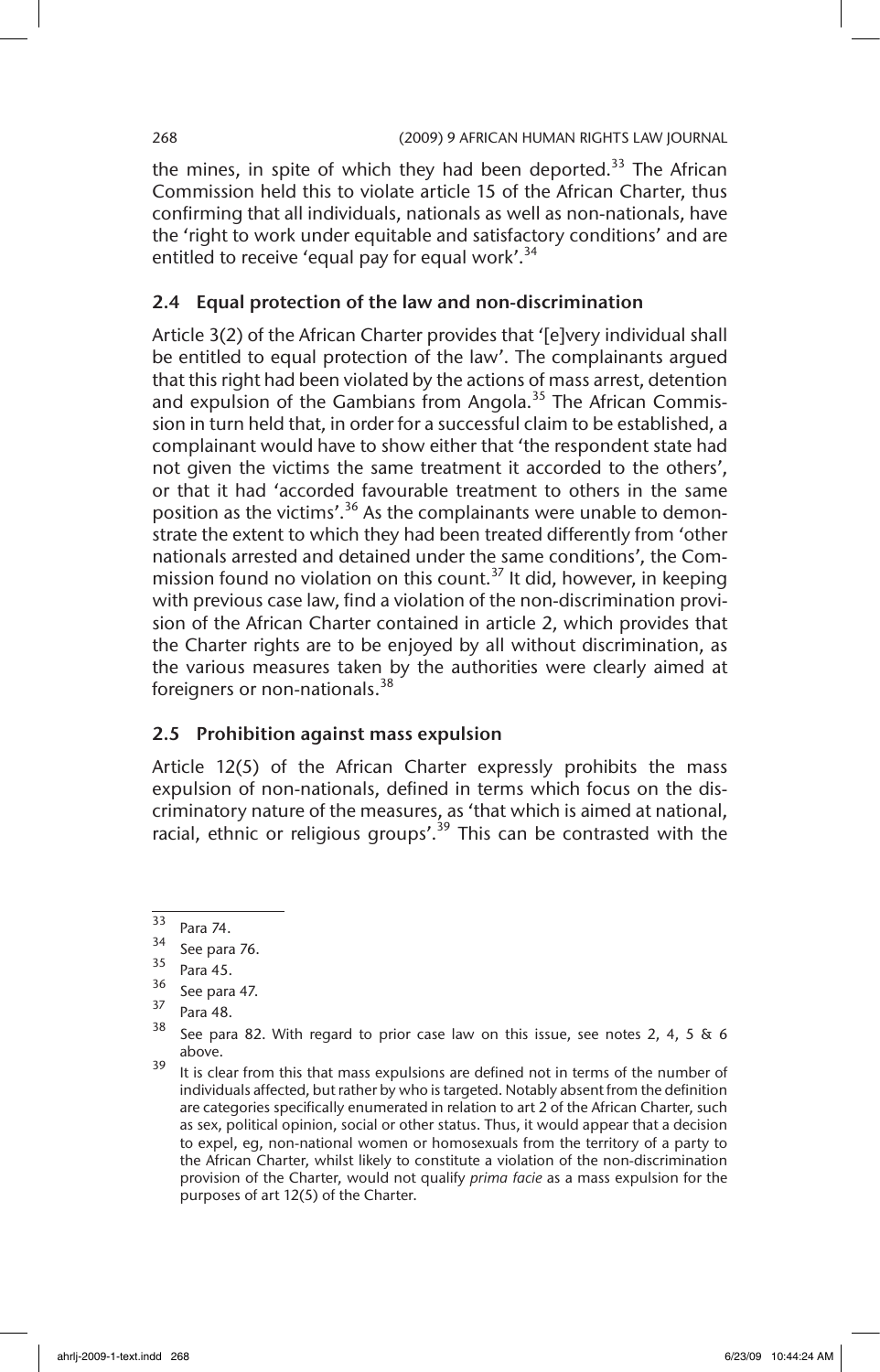position adopted first by the European Commission of Human Rights<sup>40</sup> and later by the European Court of Human Rights, which underscores, instead, the arbitrariness of such expulsions. Thus, the European Court has held that collective expulsions are 'any measure compelling aliens, as a group, to leave a country, except where such a measure is taken on the basis of a reasonable and objective examination of the particular case of each individual alien of the group'.<sup>41</sup> The emphasis therefore is not on the targeting or singling out of groups for expulsion, but rather on the procedural requirement that there was an objective and reasonable review of the individual case. Whilst neither the Inter-American Commission on Human Rights or Court on Human Rights has explicitly given content to the notion of the prohibition against the collective expulsions of aliens, as set out in article 22(9) of the American Convention on Human Rights, the Inter-American Commission emphasised in its 1991 Annual Report in relation to the expulsion of Haitians from the Dominican Republic, the need to 'consider the individual situation of persons accused of violating immigration law and to grant them the right to present their defence in the framework of a formal hearing'.<sup>42</sup>

In signalling a move away from the formal requirements of the African Charter, which characterises mass expulsions as involving the targeting of individuals for reasons of nationality, race, ethnic or religious affiliations, the African Commission held in *Institute for Human Rights and Development in Africa v Republic of Angola* that article 12(5) had been violated in spite of the fact that the victims had not been singled out and discriminated against specifically on the basis of their nationality as Gambians or their racial, ethnic or religious affiliation, but rather because they formed part of a broader group of non-nationals from

<sup>40</sup> See *Henning Becker v Denmark* (Application 7011/75) http://www.unhcr.org/refworld/docid/ 3ae6b7058.html (accessed 1 February 2009).

<sup>41</sup> See *Andric v Sweden* (Application 45917/99) para 1 http://www.unhcr.org/refworld/ docid/3ae6b7048.html (accessed 1 February 2009). Also see the subsequent case of *Čonka v Belgium* (Application 51564/99) http://www.unhcr.org/refworld/ docid/3e71fdfb4.html (accessed 1 February 2009), in which the Court reaffirmed this decision and went further in stating that, even in instances where the measure of expulsion is taken on the basis of reasonable and objective examination of the particular case of each individual alien of the group, this does not mean that '… the background to the execution of the expulsion orders plays no further role in determining whether there has been compliance with article 4 of Protocol No 4' (ie the prohibition against collective expulsion) (para 59).

See ch V of the Annual Report of the Inter-American Commission on Human Rights 1991, OEA/Ser L/V/II 81, Doc 6 Rev 1, 14 February 1992 http://www.cidh.oas. org/annualrep/91eng/TOC.htm. (accessed 1 February 2009). The Inter-American Commission ruled the case of *Benito Tide Méndez Antonio* S*ensión*, *Andrea Alezi, Janty Fils-Aime, William Medina Ferreras, Rafaelito Pérez Charles, Berson Gelim et al v Dominican Republic*, Report 68/05, Petition 12.271 http://www.cidh.oas.org/ annualrep/2005eng/DominicanRep.12271eng.htm (accessed 1 February 2009) admissible and found that it was competent to examine the complaint in relation to alleged violations *inter alia* of art 22 of the American Convention.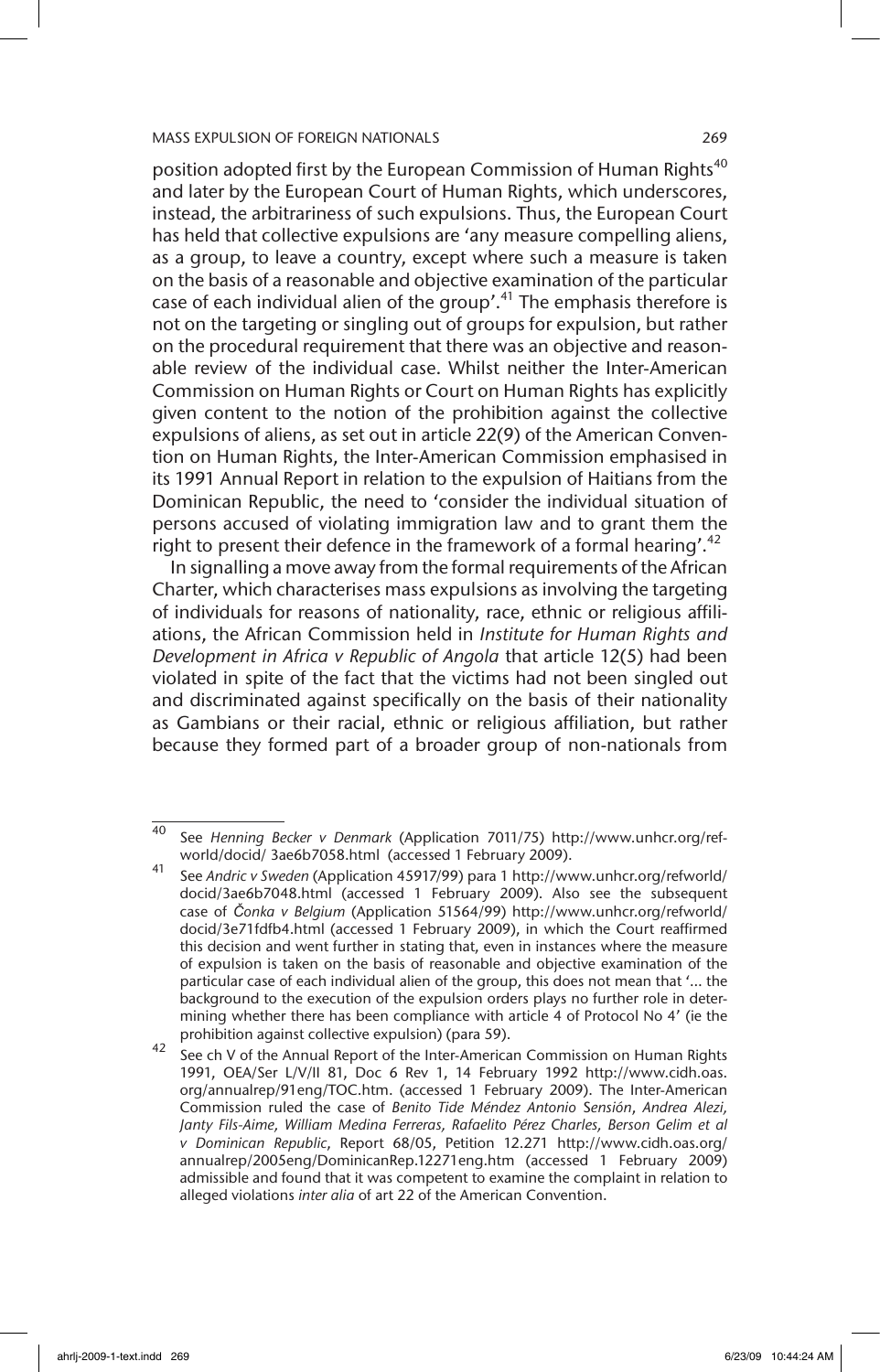West and Central African countries.<sup>43</sup> This has important implications for future cases, as it potentially paves the way for the possibility of categories not specifically mentioned in article 12(5) from being afforded protection in terms of this provision.<sup>44</sup> The African Commission further held that the fact that the arrests and deportations took place over a period of several months did not negate the '*en masse* element of the expulsions'.<sup>45</sup> This too is important, as it emphasises the fact that deportations need not take place within a single defined time-frame in order for article 12(5) to be engaged. Thus, governments cannot escape culpability for mass expulsions by simply deporting individuals forming part of a group of non-nationals over an extended period of time.

Although not calling into question the rights of governments to regulate the entry, exit and stay of foreign nationals, the African Commission emphasised in this case that 'a state's right to expel individuals is not absolute and it is subject to certain restraints'.<sup>46</sup> These restraints include a 'bar against discrimination based on national origin' as well as procedural safeguards that would allow affected individuals to 'challenge the order or decision to expel them before competent authorities, or have their cases reviewed, and have access to legal counsel, among others'. These safeguards, the Commission noted, ensure that individuals receive equal protection of the law, prohibit arbitrary interference with their lives and further ensures that individuals are not sent back, deported or expelled to countries or places they are likely to suffer from torture, inhuman or degrad- $\frac{1}{100}$  treatment, or death.<sup>47</sup> The latter requirement has particular resonance in a world where terror suspects are routinely rendered to countries where they are likely to be subjected to torture, inhuman or degrading treatment and is the first express acknowledgment by the Commission that article 12(5) extends to prohibit expulsions in cases where there is a risk of torture.

<sup>43</sup> Para 69. It was similarly held in *Rencontre Africaine pour la Défense des Droits de l'Homme v Zambia* (n 4 above) that there had been a violation of art 12(5), in spite of the Zambian authorities arguing that the expulsions were not discriminatory because 'nationals of several West African countries and other foreign countries were all subject to the same treatment' (see para 24 of this decision).

<sup>44</sup> n 39 above. This is also borne out by the African Commission's decision in *Rencontre Africaine pour la Défense des Droits de l'Homme v Zambia* (n 4 above) para 22, where the Commission emphasises that art 2 imposes an obligation 'to secure the rights protected in the Charter to all persons within their jurisdiction, nationals or nonnationals'.

 $^{45}$  Para 69.

Para 79.

<sup>47</sup> See paras 79 & 84.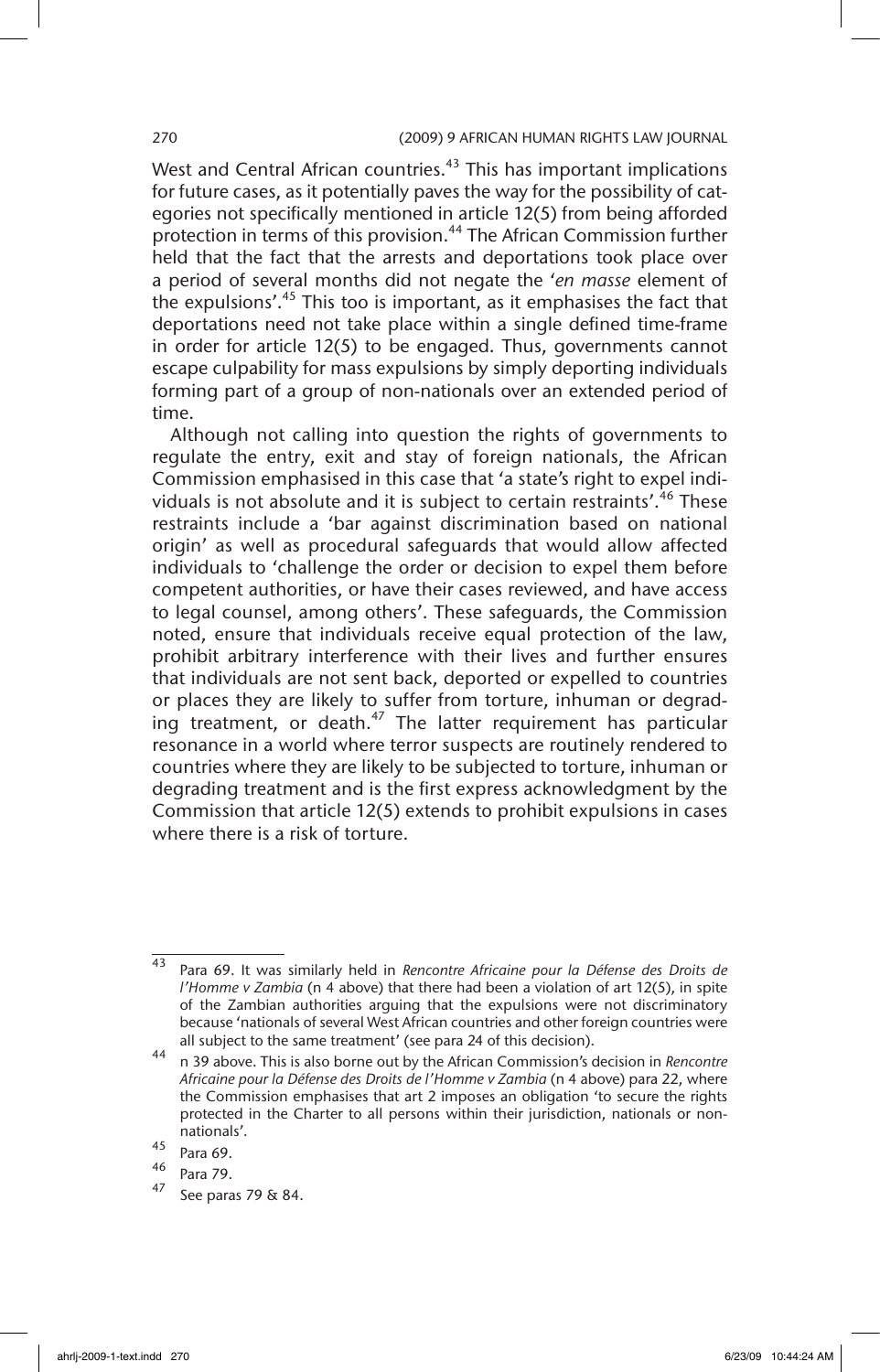### 2.6 Recommendations

Subsequent to the landmark decision in *Malawi African Association*  and Others v Mauritania,<sup>48</sup> the African Commission's recommendations in general have tended to be more comprehensive.<sup>49</sup> This is also reflected in the decision of *Institute for Human Rights and Development in Africa v Republic of Angola*, which for the first time requires a government found to have violated the prohibition against mass expulsions to take very detailed and specific action to remedy such violations.<sup>50</sup> These recommendations include requiring that the authorities ensure non-discrimination on the basis of race, colour, descent, national, ethnic origin or any other status, in relation to immigration policies, measures and legislation, having particular regard to 'the vulnerability of women, children and asylum seekers'. In relation to detention, the recommendations insist that the government take measures to ensure the provision of a 'proper medical examination and medical treatment and care' as well as the regular supervision or monitoring of places of detention by qualified and experienced persons or organisations. In relation to the latter, it was additionally recommended that representatives of the African Commission, relevant international organisations, the International Committee of the Red Cross, non-governmental organisations (NGOs), concerned consulates and others be given access to detainees and places of detention. Moreover, it was suggested that mechanisms be put in place allowing all detained persons access to effective complaint procedures as well as procedural safeguards to ensure that they are given effective access to competent authorities involved in overseeing prisons and matters of detention. It was further recommended that a commission of inquiry be established 'to investigate the circumstances under which the victims were expelled and ensure the payment of adequate compensation of all those whose rights were violated in the process'. Importantly, it was recommended that safeguards be instituted 'to ensure that individuals are not deported or expelled

<sup>48 (2000)</sup> AHRLR 149 (ACHPR 2000).

Prior to this decision, the African Commission's recommendations were more often than not limited to a formulaic finding that the respondent state was in violation of specific provisions of the African Charter.

<sup>50</sup> These detailed recommendations are to be found in para 87 of this decision. The African Commission made simple declaratory findings in the cases of *Organisation Mondiale Contre la Torture & Others v Rwanda* (n 2 above) and *Rencontre Africaine pour la Défense des Droits de l'Homme v Zambia* (n 4 above) and made only limited recommendations in the two other cases in which violations of the prohibition against mass expulsions had been found. Thus, in one case, it merely urged both the respondent government and complainants to 'draw all the legal consequences arising from the present decision' and in the other recommended the establishment of a joint Commission 'to assess the losses by various victims with a view to compensation' (see *Inter Union Interafricaine des Droits de l'Homme & Others v Angola* (n 5 above) and *African Institute for Human Rights and Development (on behalf of Sierra Leonean refugees in Guinea) v Guinea* (n 6 above), respectively).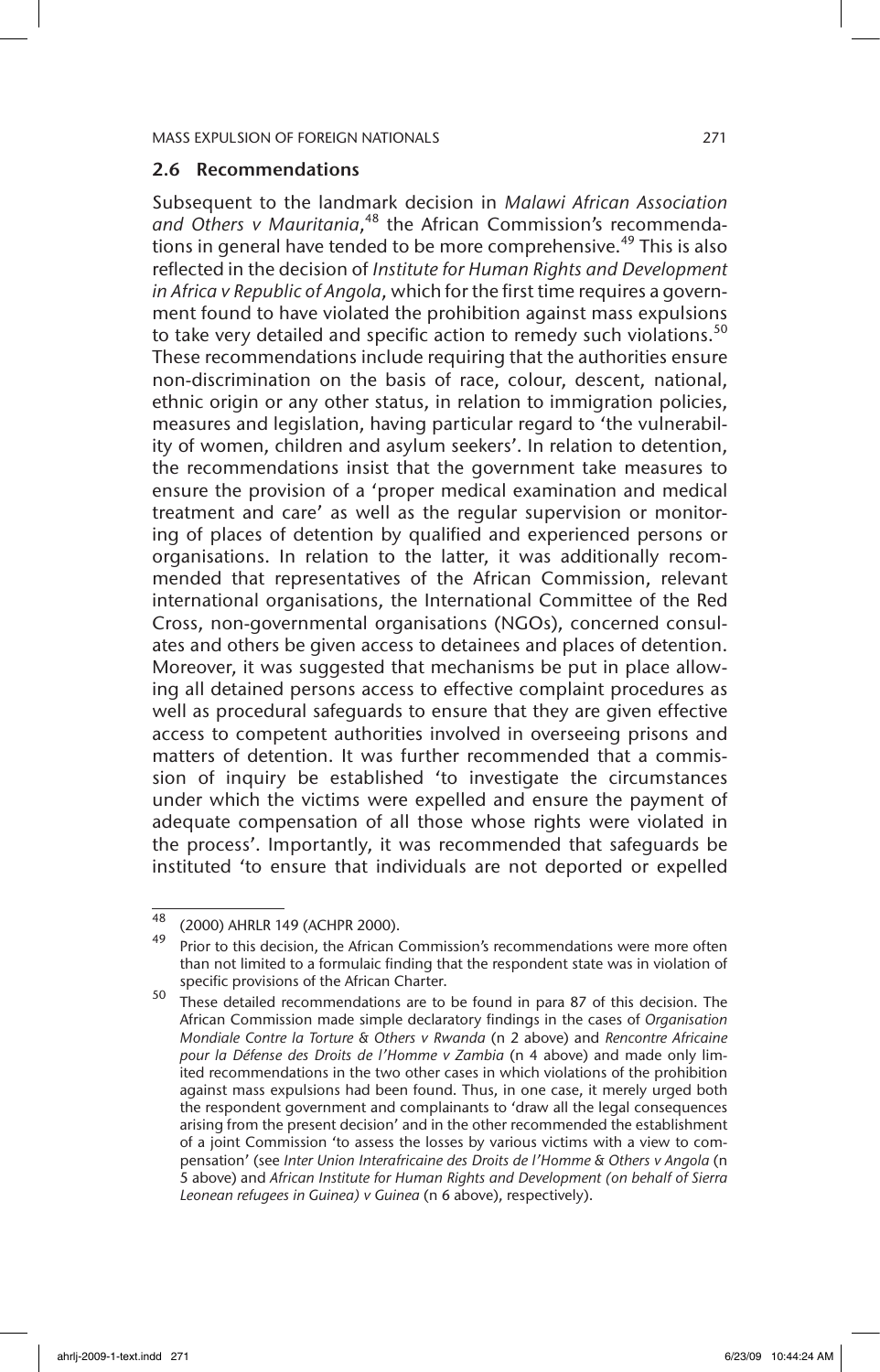to countries where they might face torture or their lives could be at risk'. In the final instance, the government of Angola was requested to institute human rights training programmes for 'law enforcement agencies and relevant civil servants dealing with matters involving non-nationals on non-discrimination, due process, and the rights of detainees …'

Whereas the African Commission's recommendations have, as has already been noted, become increasingly comprehensive and farreaching in nature, compliance with these decisions has lagged behind significantly. Thus, the Commission noted in 1998 that, at that point, only one state had complied with its decisions and a study examining compliance with the Commission's decisions between 1987 and mid-2003 recorded full compliance in only six cases. $51$  In response to this dismal situation, the African Commission began to request that states report back to it — either in its periodic state party reports,<sup>52</sup> or within a specified period of time.<sup>53</sup> The failure of governments to comply with these measures appears to have resulted in the adoption by the Commission in 2006 of a Resolution on the Importance of the Implementation of the Recommendations of the African Commission on Human and Peoples' Rights by State Parties.<sup>54</sup> This document requests that states found in violation of the provisions of the African Charter 'indicate the measures taken and/or the obstacles in implementing the recommendations of the African Commission within a maximum period of ninety (90) days starting from the date of notification of the recommendations', and further provides that the Commission is to 'submit at every session of the Executive Council a report on the situation of the compliance with its recommendations by the state parties (annexed to its Annual Activity Report)'. To date, no such report has been submitted to the African Commission. This can perhaps be ascribed to the absence of a formal mechanism to monitor compliance, as well as a willingness on the part of the Commission to engage with states on this issue.

<sup>51</sup> See Non-Compliance of States Parties to Adopted Recommendations of the African Commission: A Legal Approach, 24th ordinary session, Banjul, 22-31 October 1998, DOC/OS/50b(XXIV) para 5 and F Viljoen & L Louw 'State compliance with the recommendations of the African Commission on Human and Peoples' Rights 1994- 2004' (2007) 1 *American Journal of International Law* 1, in particular 8-11.

<sup>52</sup> *Legal Resources Foundation v Zambia* (2001) AHRLR 84 (ACHPR 2001); 241/2001 *Purohit & Another v The Gambia* (2003) AHRLR 96 (ACHPR 2003*);* and *Interights & Others (on behalf of Bosch) v Botswana* (2003) AHRLR 55 (ACHPR 2003).

<sup>53</sup> *Lawyers for Human Rights v Swaziland* (2005) AHRLR 66 (ACHPR 2005).

See ACHPR/Res 97(XXXX)06.